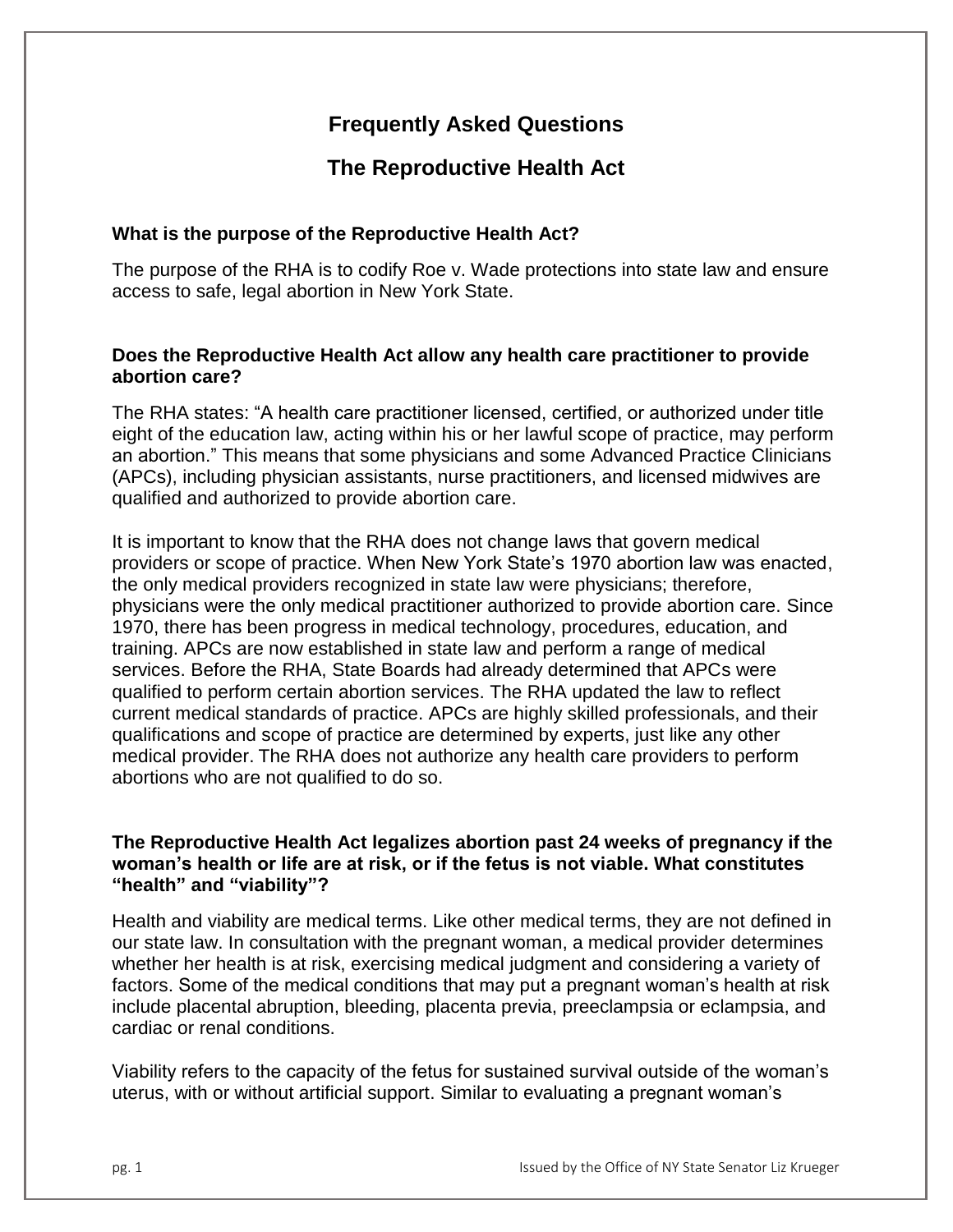health, medical providers consider a variety of factors following medical standards of practice when determining whether a fetus is viable. Some of the fetal anomalies that may cause the fetus to be nonviable include anencephaly, the absence of the brain and cranium above the base of the skull, and limb-body wall complex, when the organs develop outside of the body cavity.

Every pregnancy is different and these are complex medical situations. Prior to the RHA, New York law put pressure on doctors to wait for a medical condition to worsen and become life-threatening before being able to provide appropriate care. That is why it is medical providers, not legislators, who must make medical assessments about health and viability, following medical standards of practice and the law.

### **What happens if an abortion results in the live birth of a baby?**

Due to advancements in medical practices, education, and training, modern abortion techniques do not result in live birth. Although it would be highly unlikely, if a baby was born alive, the medical practitioner and medical support staff would provide all necessary care, just as they would in the case of any live birth. The RHA does not change standards of medical practice. Any baby born alive in New York State would be treated like any other live birth, and given appropriate medical care. This was the case before the RHA, and it remains the case now.

#### **Why is it necessary to allow women to have an abortion later in pregnancy?**

There are women who have experienced the tragedy of learning later in a wanted pregnancy that their health or lives are at risk, or that the fetus is not viable. In consultation with her health care provider, sometimes a woman has the choice to carry to term, to induce labor, or to have a c-section without jeopardizing her health or life. In other cases, an abortion is medically necessary. Each pregnancy is different and these are complex medical situations. Abortion is part of reproductive healthcare. Therefore, a woman must be able to make the appropriate health care decision for herself based on the medical circumstances.

# **Does the RHA allow a woman to have an abortion later in pregnancy if she is experiencing mental health issues?**

The RHA legalizes abortion after 24 weeks of pregnancy if a woman's health is at risk. As stated above, in consultation with the pregnant woman, a medical provider determines whether her health is at risk, exercising medical judgment upon considering a variety of factors. One of many factors considered is the woman's mental health. Often the minimization of mental health issues as a justification for abortion is used by opponents of abortion to denigrate both women and health care providers. It is a myth that women seek abortion care later in a pregnancy for frivolous reasons, or that doctors would provide abortions in those circumstances.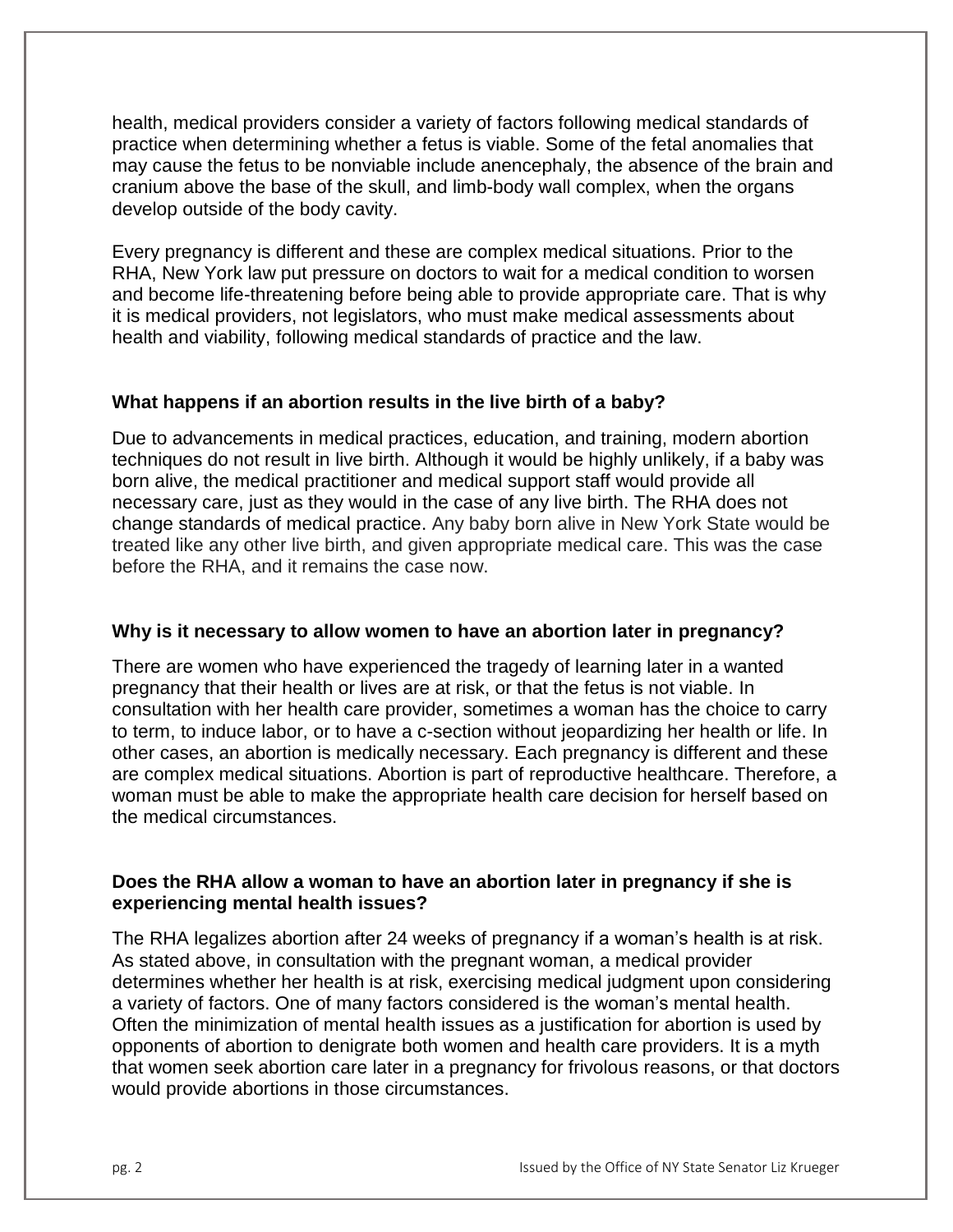#### **I've heard that the RHA allows the fetus to be aborted up to the moment of birth. Is that true?**

The RHA does not permit abortions to be performed up to the moment of birth, nor do women decide to have an abortion up to that point. Misinformation about the RHA seeks to convince people that after women have gone into labor, which could last minutes, hours, or days, they decide to have an abortion. This is simply not accurate. Furthermore, this is a false representation of medical standards of practice, as well as the ethical guidelines and laws that medical providers must follow.

When abortions are performed later in pregnancy, it is because they are medically necessary due to the fetus not being viable or the woman's health or life being at risk. Fetal anomalies are frequently detected during the third trimester and medical conditions that put a woman's health at risk can occur at any time during pregnancy. If a woman's health or life are at risk during labor or delivery, medical providers will work to save the lives of the woman and the fetus.

# **Who determines what education and training are required to be a qualified abortion provider?**

The New York State Education Department is the regulatory agency that oversees licensure of health care professionals, including educational and training requirements.

# **If a woman's pregnancy is ended as a result of domestic abuse or assault, will she have legal recourse to seek justice?**

Violent attacks on people are a heinous crime, and the loss of a wanted pregnancy is tragic and devastating. The RHA does not change the ability to charge and sentence perpetrators of such crimes appropriately. Before the RHA, first and second degree abortion charges carried a penalty of 2-7 and 1.5-4 years respectively. Physical assault on a woman resulting in the loss of pregnancy qualifies as a charge of first degree assault, which carries a much higher penalty of 5-25 years. If a woman is killed in such an attack, a murder charge carries a sentence of 25 years to life. Furthermore, judges have discretion when sentencing to increase the penalty for particularly violent or brutal crimes. Finally, additional charges may be pressed as well, such as kidnapping, depending on the circumstances of the crime.

Abortion is healthcare, not a crime. Women who are attacked while pregnant are still fully protected by New York State law, and every domestic violence advocacy organization in New York State supported the RHA. Criminalizing abortion is not necessary to protect women, and causes harm to women by stigmatizing abortion care and hindering access.